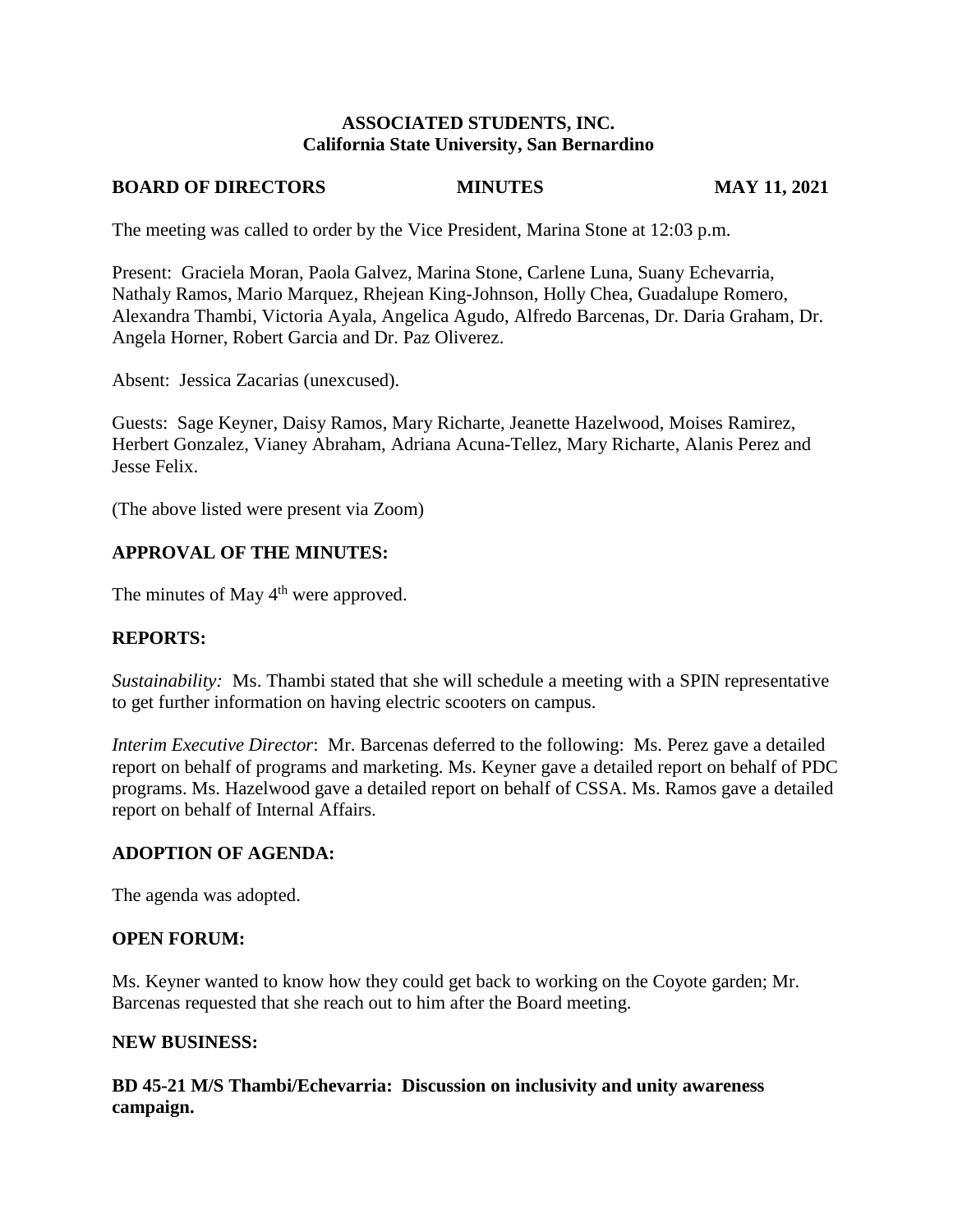Ms. Thambi collaborated with Ms. Hazelwood and Ms. Echevarria to create the inclusivity and unity awareness campaign named Yoties Stick Together where students are kind, supportive and inclusive. Due to COVID-19 and social issues, students have expressed concerns about returning to campus as well as feeling unsafe, vulnerable, uncertain and fear of being attacked. The purpose of the campaign is to address students' concerns by bringing awareness, using inclusive language and acknowledging different perspectives. The action plan for this campaign is to connect with the Office of Student Engagement, all affinity centers and departments regarding diversity and unity.

Mr. Barcenas deferred to Ms. Hazelwood who stated that she would like to collaborate with other campus departments on this campaign.

Ms. Moran joined the meeting.

Ms. Moran commended Ms. Hazelwood, Ms. Thambi and Ms. Echevarria for their hard work.

## **Time Certain: BD 46-21 (12:30 p.m.)**

Ms. Stone passed the gavel to Ms. Moran.

## **BD 46-21 M/S Barcenas/Echevarria: Presentation on Paycheck Protection Program Loan by Rima Tan.**

Mr. Barcenas deferred to Ms. Tan.

Ms. Tan stated that last year ASI applied to Round One of the PPP loan which supported small businesses and eligible nonprofit organizations, Veterans organizations, and Tribal businesses described in the Small Business Act. She stated that Vice President Freer advised ASI to apply for the loan a second time in case of an unexpected situation. The loan is deferred for six months without interest and it is forgivable if ASI maintains the employee count and funds mainly for payroll cost during the eight-week period post funding. Financial Services worked together with Auxiliary Payroll to submit the initial PPP loan, Round Two application for \$120,000.00 through Wells Fargo bank. They are currently waiting for the bank to review the application.

Discussion ensued.

Ms. Chea inquired into what the differences are between Round One and Round Two of the loan. Ms. Tan stated that the Federal Government is giving away additional support for small businesses and nonprofit organizations, so it is referred to as a PPP loan Round Two. She clarified that both rounds have the same process.

Mr. Barcenas stated that he will keep the Board updated on the progress of the application and thanked Ms. Tan for her hard work.

Discussion closed.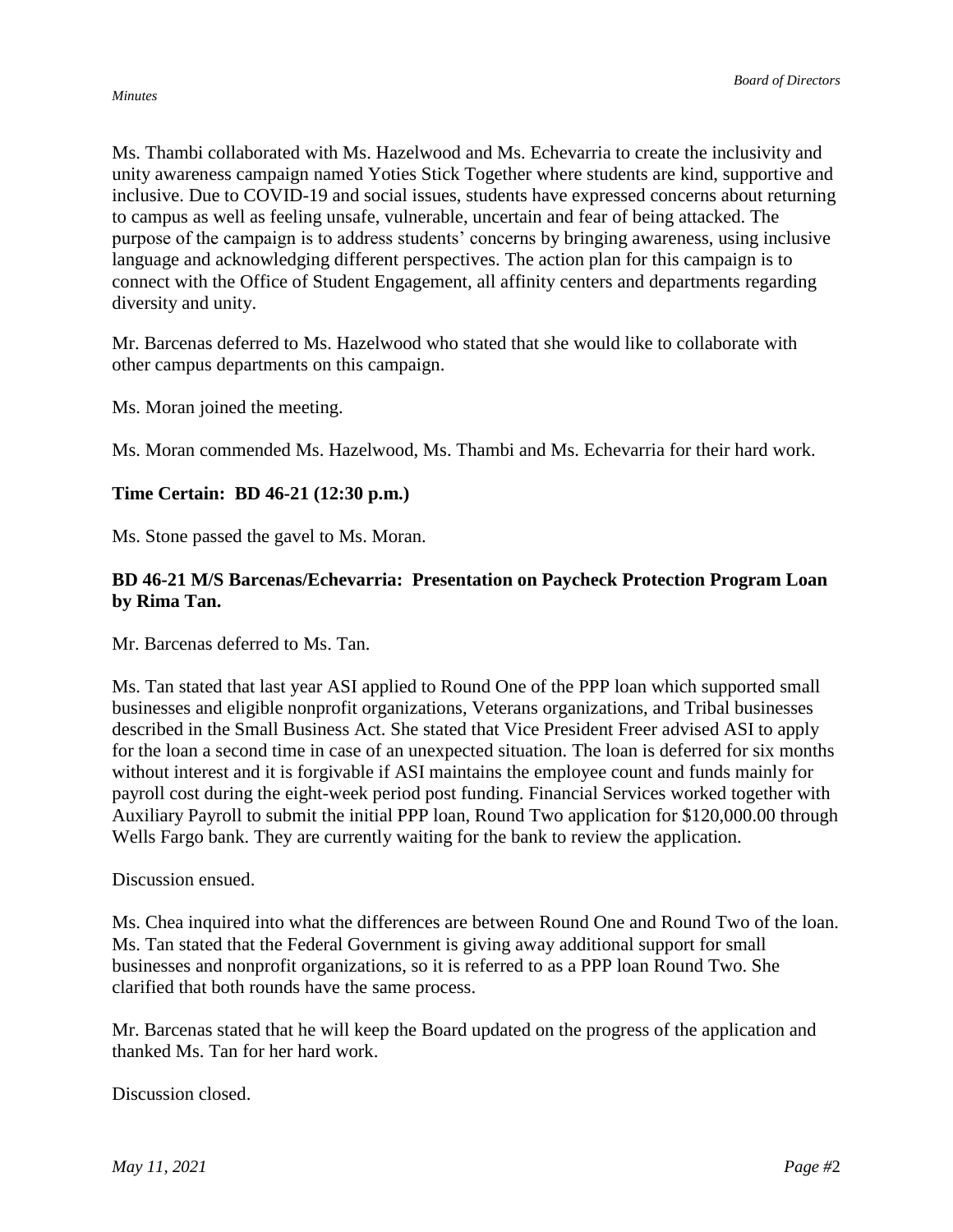Ms. Moran passed the gavel back to Ms. Stone.

### **BD 45-21: Continued:**

Dr. Oliverez stated that she met with Ms. Moran last week to discuss safety on campus and the Campus Safety work group. She inquired into what the next steps are for this campaign.

Ms. Thambi stated that the next step for the campaign is to work with different campus departments to address students' concerns.

Mr. Garcia recommended that Ms. Thambi meet with Staff Council and ask for their support on this campaign.

Mr. Barcenas recommended they postpone the agenda item to work out the logistics and to see how ASI could get the right message out to ensure that they are meeting students' standards.

Discussion ensued.

Ms. Echevarria stated that having a resolution without action is just a piece of paper. She would like to see action take place for this campaign.

Ms. Ayala stated that in order to support this campaign, she would like to learn how she could help include POC, LGBTQ and others.

Mr. Garcia stated that resolutions must have action behind them.

Mr. Barcenas clarified that this is an action item and agreed that resolutions need to have action behind them. He stated that the wording for the item must be more accurate.

Dr. Graham encouraged the Board to think about steps they could take in order to have a resolution with action behind it.

Mr. Marquez spoke in favor of this item.

Ms. Echevarria stated that the purpose of this item is to give Board members a better understanding of students' concerns. She explained that the verbiage of the item is incorrect, however, if they pass the item to support the campaign, they could get the help of others to move the conversation along. She would like Board members to vote on this item in order to support the campaign. The campaign's progress will be brought back to the Board at a later time.

Ms. Stone clarified that they are voting to support the inclusivity and unity awareness campaign.

Passed (14/0/0).

Ms. Stone returned the gavel to Ms. Moran.